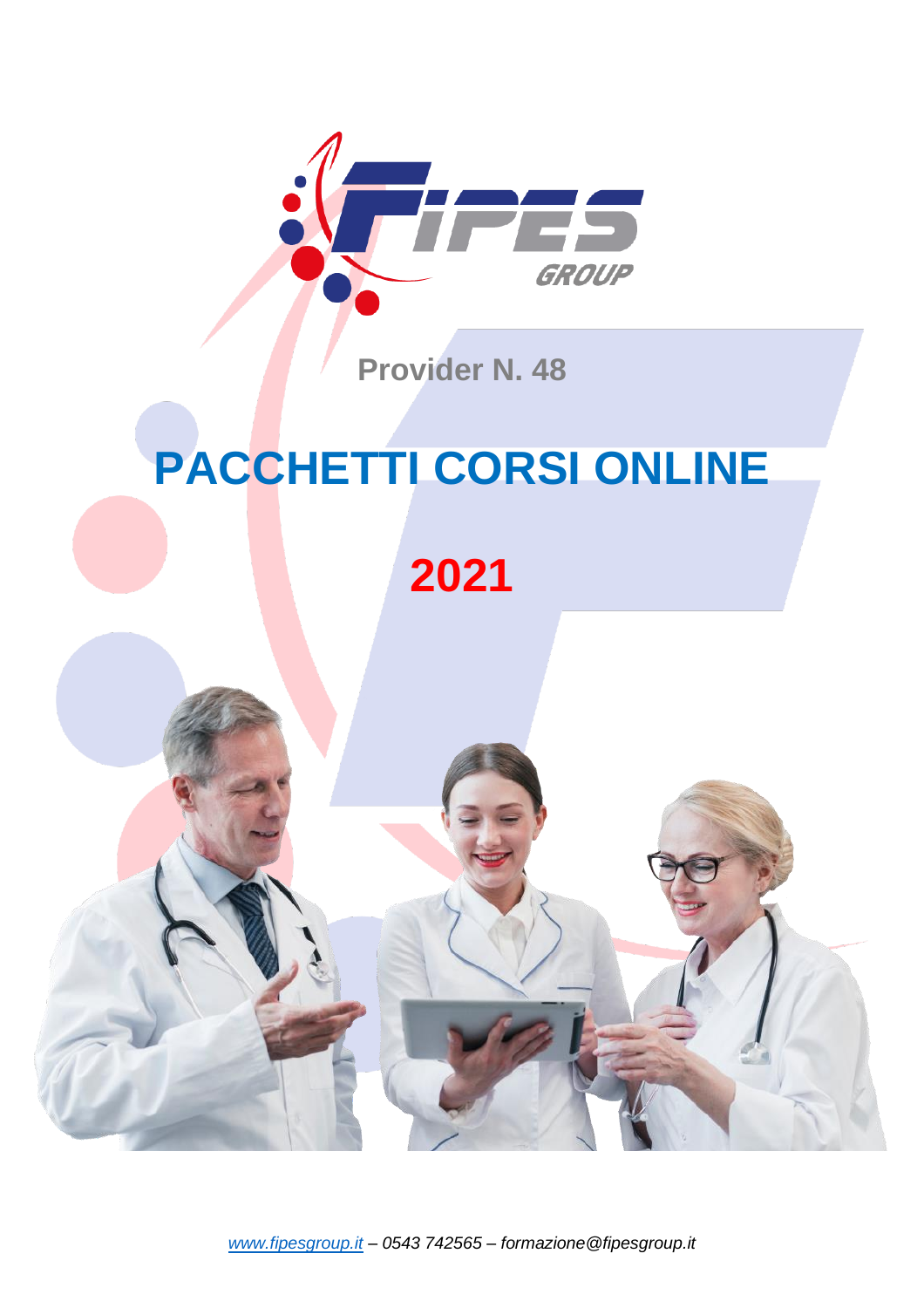#### **PACCHETTO 1\_30.5 crediti**

| Cod. corso                | <b>Titolo Corso</b>                                                                                                                | <b>Tipologia</b>             | <b>Audio</b>                           | Ore | <b>Ecm</b> |
|---------------------------|------------------------------------------------------------------------------------------------------------------------------------|------------------------------|----------------------------------------|-----|------------|
|                           |                                                                                                                                    |                              |                                        |     |            |
| 14<br>2021                | STRESS LAVORO CORRELATO E BURN OUT:<br>PREVENIRE, AGIRE E GESTIRE                                                                  | E-BOOK                       | <b>NO</b>                              | 8   | 8          |
| 09<br>2021                | <b>CORSONTS:</b><br>NON TECHNICAL SKILL.<br>(AGGIORNAMENTO VALIDO PER DIRIGENTI E PREPOSTI E<br>LAVORATORI AI FINI DEL DLGS 81/08) | <b>VIDEO</b><br><b>CORSO</b> | SI<br>D)                               | 6   | 9          |
| 12<br>2021                | IL NUOVO REGOLAMENTO PRIVACY<br>EUROPEO 679/2016 PER IL SETTORE<br><b>SANITARIO</b>                                                | <b>VIDEO</b><br><b>CORSO</b> | <b>SI</b><br>$\left(\mathbf{0}\right)$ | 3   | 4,5        |
| $19$ <sub>-</sub><br>2021 | MEDICINA LEGALE E RESPONSABILITÀ<br><b>PROFESSIONALE</b>                                                                           | E-BOOK                       | <b>NO</b>                              | 6   | 9          |

#### **PACCHETTO 2 \_30 crediti**

| Cod.<br><b>corso</b> | <b>Titolo Corso</b>                                                                                       | <b>Tipologia</b>             | <b>Audio</b>    | Ore | Ecm |
|----------------------|-----------------------------------------------------------------------------------------------------------|------------------------------|-----------------|-----|-----|
| $2^{\circ}$<br>2021  | <b>COMUNICAZIONE EFFICACE E</b><br>UMANIZZAZIONE DELLE CURE                                               | <b>VIDEO</b><br><b>CORSO</b> | <b>SI</b><br>D) | 3   | 4,5 |
| 21<br>2021           | LE RACCOMANDAZIONI DEL MINISTERO PER<br>LA PREVENZIONE DELLA VIOLENZA A<br>DANNO DEGLI OPERATORI SANITARI | E-BOOK                       | <b>NO</b>       | 3   | 4,5 |
| $\frac{5}{2021}$     | RISK MANAGEMENT: COME GESTIRE IL<br><b>RISCHIO SANITARIO</b>                                              | E-BOOK                       | <b>NO</b>       | 14  | 21  |

### **PACCHETTO 3 \_31,5 crediti**

| Cod.<br><b>COLSO</b>    | <b>Titolo Corso</b>                                                                                                                       | <b>Tipologia</b>             | <b>Audio</b>          | Ore | <b>Ecm</b> |
|-------------------------|-------------------------------------------------------------------------------------------------------------------------------------------|------------------------------|-----------------------|-----|------------|
| 09<br>2021              | <b>CORSONTS:</b><br><b>NON TECHNICAL SKILL.</b><br>(AGGIORNAMENTO VALIDO PER DIRIGENTI E PREPOSTI E<br>LAVORATORI AI FINI DEL DLGS 81/08) | <b>VIDEO</b><br><b>CORSO</b> | SI<br>$\blacklozenge$ | 6   | 9          |
| 16<br>2021              | <b>RISCHIO INFETTIVO:</b><br>SORVEGLIANZA E CONTROLLO DELLE<br><b>INFEZIONI CORRELATE ALLE PRATICHE</b><br><b>ASSISTENZIALI</b>           | E-BOOK                       | <b>NO</b>             | 6   | 9          |
| 17 <sup>2</sup><br>2021 | <b>BEST PRACTICE: RACCOMANDAZIONI PER LA</b><br>PREVENZIONE DEGLI ERRORI IN TERAPIA<br><b>FARMACOLOGICA</b>                               | <b>VIDEO</b><br><b>CORSO</b> | SI<br>$\mathbf{D}$    | 6   | 9          |
| 12<br>2021              | IL NUOVO REGOLAMENTO PRIVACY<br>EUROPEO 679/2016 PER IL SETTORE<br><b>SANITARIO</b>                                                       | <b>VIDEO</b><br><b>CORSO</b> | SJ                    | 3   | 4,5        |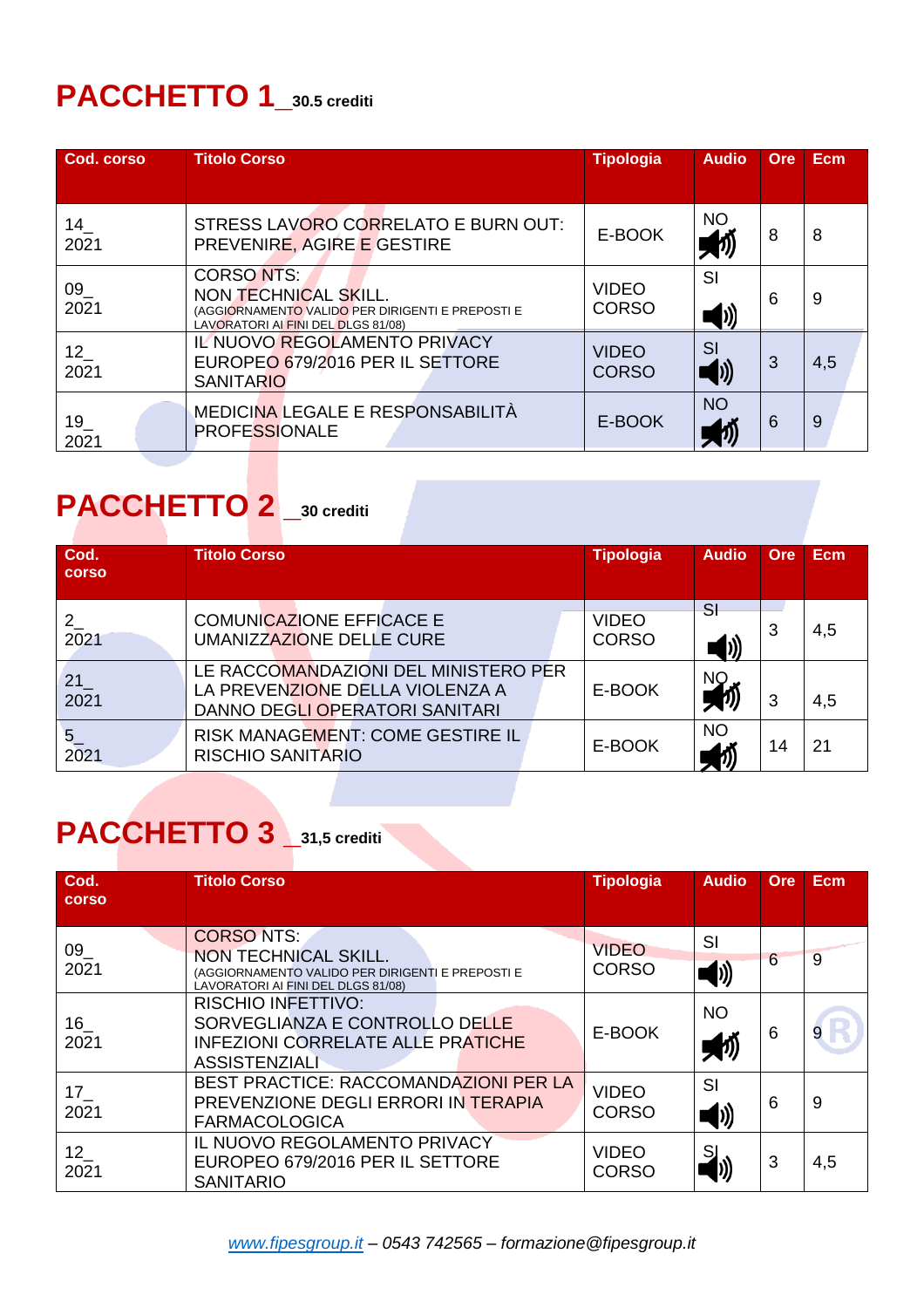#### **PACCHETTO 4 \_30,5 crediti**

| Cod.<br><b>corso</b> | <b>Titolo Corso</b>                                                                                                              | <b>Tipologia</b>             | <b>Audio</b>             | Ore | <b>Ecm</b> |
|----------------------|----------------------------------------------------------------------------------------------------------------------------------|------------------------------|--------------------------|-----|------------|
| $6_{-}$<br>2021      | STRATEGIE PER MIGLIORARE LE RELAZIONI<br>E IL LAVORO DELL'EQUIPE SOCIO-SANITARIA                                                 | E-BOOK                       | <b>NO</b>                | 8   | 8          |
| 18<br>2021           | <b>GESTIONE DELLA TERAPIA TRASFUSIONALE.</b><br>DALL'IDENTIFICAZIONE DEL PAZIENTE ALLA<br><b>GESTIONE DELLE REAZIONI AVVERSE</b> | E-BOOK                       | <b>NO</b>                | 3   | 4,5        |
| 22<br>2021           | PREVENZIONE E GESTIONE DELLE CADUTE<br>DEL PAZIENTE NELLE STRUTTURE<br>SANITARIE, SOCIO SANITARIE, TERRITORIALI<br>E A DOMICILIO | E-BOOK                       | <b>NO</b><br>リング (の)     | 3   | 4,5        |
| 09<br>2021           | <b>CORSO NTS:NON TECHNICAL SKILL.</b><br>(AGGIORNAMENTO VALIDO PER DIRIGENTI E PREPOSTI E<br>LAVORATORI AI FINI DEL DLGS 81/08)  | <b>VIDEO</b><br><b>CORSO</b> | SI<br>$\ket{\mathbf{0}}$ | 6   | 9          |
| 21<br>2021           | LE RACCOMANDAZIONI DEL MINISTERO PER<br>LA PREVENZIONE DELLA VIOLENZA A<br>DANNO DEGLI OPERATORI SANITARI                        | E-BOOK                       | <b>NO</b>                | 3   | 4,5        |

### **PACCHETTO 5 \_30,5 crediti**

| Cod.<br><b>COLSO</b> | <b>Titolo Corso</b>                                                                                                                       | <b>Tipologia</b>             | <b>Audio</b>            | Ore | <b>Ecm</b> |
|----------------------|-------------------------------------------------------------------------------------------------------------------------------------------|------------------------------|-------------------------|-----|------------|
| 2<br>2021            | <b>COMUNICAZIONE EFFICACE E</b><br><b>UMANIZZAZIONE DELLE CURE</b>                                                                        | <b>VIDEO</b><br><b>CORSO</b> | SI                      | 3   | 4,5        |
| 6<br>2021            | STRATEGIE PER MIGLIORARE LE RELAZIONI<br>E IL LAVORO DELL'EQUIPE SOCIO-SANITARIA                                                          | E-BOOK                       | <b>NO</b>               | 8   | 8          |
| 24<br>2021           | COSTRUIRE UNA ALLEANZA TERAPEUTICA:<br><b>COME RAPPORTARSI EFFICACEMENTE CON I</b><br><b>PAZIENTI E CARE GIVER</b>                        | E-BOOK                       | <b>NO</b>               | 3   | 4,5        |
| 09<br>2021           | <b>CORSONTS:</b><br><b>NON TECHNICAL SKILL.</b><br>(AGGIORNAMENTO VALIDO PER DIRIGENTI E PREPOSTI E<br>LAVORATORI AI FINI DEL DLGS 81/08) | <b>VIDEO</b><br><b>CORSO</b> | SI<br>$\langle \rangle$ | 6   | 9          |
| 23<br>2021           | <b>TUTORIAL CYBER SECURITY</b>                                                                                                            | <b>VIDEO</b><br><b>CORSO</b> | SI<br>(1)               | 3   | 4,5        |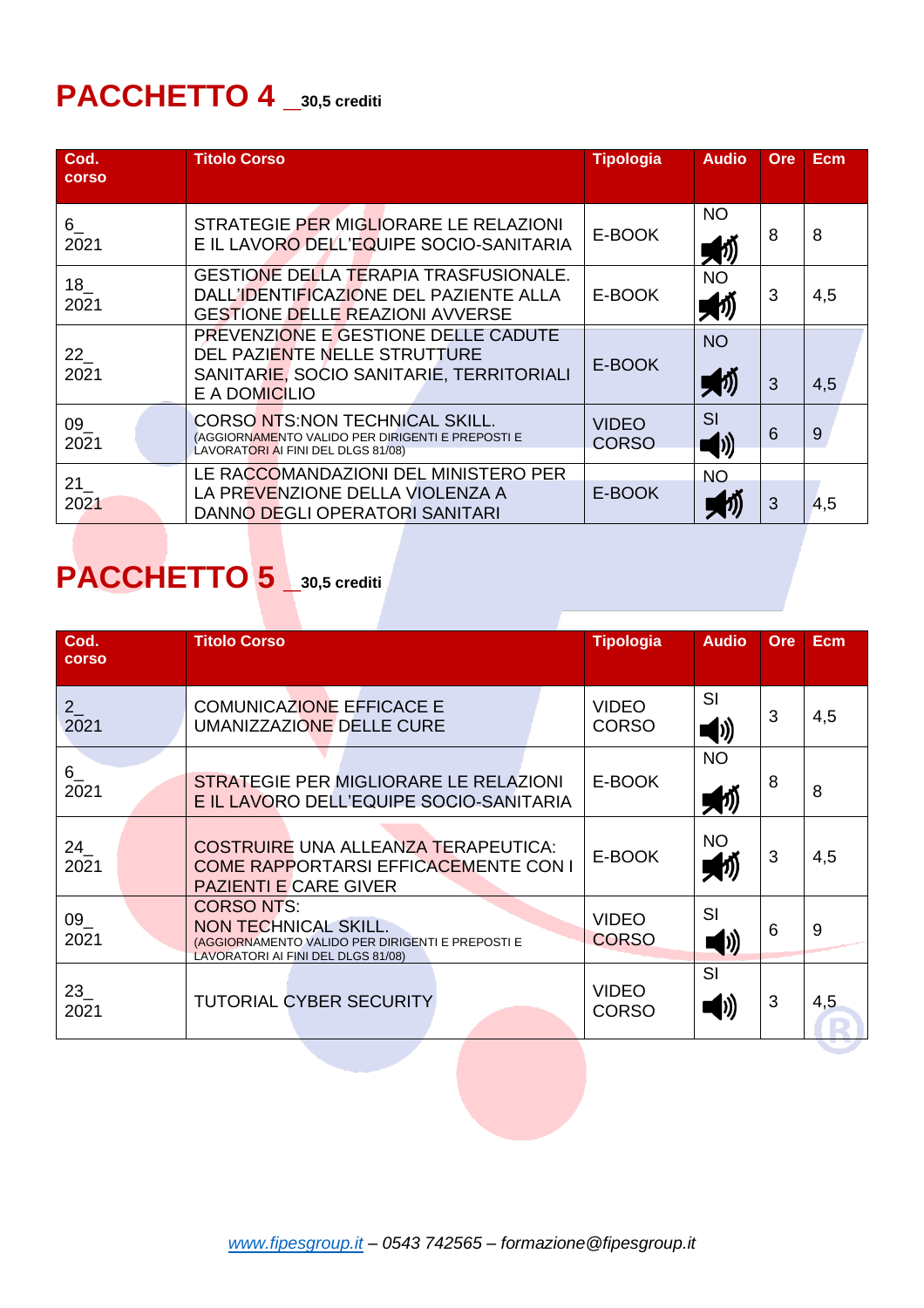#### **PACCHETTO 6 \_31,5 crediti**

| Cod.<br><b>corso</b>    | <b>Titolo Corso</b>                                                                                                                 | <b>Tipologia</b>             | <b>Audio</b>               | <b>Ore</b>     | <b>Ecm</b> |
|-------------------------|-------------------------------------------------------------------------------------------------------------------------------------|------------------------------|----------------------------|----------------|------------|
| 19<br>2021              | MEDICINA LEGALE E RESPONSABILITÀ<br><b>PROFESSIONALE</b>                                                                            | E-BOOK                       | <b>NO</b><br>物             | 6              | 9          |
| 22<br>2021              | PREVENZIONE E GESTIONE DELLE CADUTE<br>DEL PAZIENTE NELLE STRUTTURE<br>SANITARIE, SOCIO SANITARIE, TERRITORIALI<br>E A DOMICILIO    | E-BOOK                       | <b>NO</b><br>h             | 3              | 4,5        |
| 09<br>2021              | <b>CORSO NTS:</b><br>NON TECHNICAL SKILL.<br>(AGGIORNAMENTO VALIDO PER DIRIGENTI E PREPOSTI E<br>LAVORATORI AI FINI DEL DLGS 81/08) | <b>VIDEO</b><br><b>CORSO</b> | SI<br>$\blacktriangleleft$ | 6              | 9          |
| 18<br>2021              | <b>GESTIONE DELLA TERAPIA TRASFUSIONALE.</b><br>DALL'IDENTIFICAZIONE DEL PAZIENTE ALLA<br><b>GESTIONE DELLE REAZIONI AVVERSE</b>    | E-BOOK                       | <b>NO</b><br>物             | $\overline{3}$ | 4,5        |
| 11 <sup>7</sup><br>2021 | <b>IGIENE DELLE MANI:LA PRIMA MISURA</b><br><b>CONTRO LE INFEZIONI</b>                                                              | E-BOOK                       | <b>NO</b>                  | 3              | 4,5        |

#### **PACCHETTO 7 \_<sup>30</sup> crediti**

| Cod.<br><b>corso</b> | <b>Titolo Corso</b>                                                                                                                 | <b>Tipologia</b>             | <b>Audio</b>   | Ore | Ecm |
|----------------------|-------------------------------------------------------------------------------------------------------------------------------------|------------------------------|----------------|-----|-----|
| 09<br>2021           | <b>CORSO NTS:</b><br>NON TECHNICAL SKILL.<br>(AGGIORNAMENTO VALIDO PER DIRIGENTI E PREPOSTI E<br>LAVORATORI AI FINI DEL DLGS 81/08) | <b>VIDEO</b><br><b>CORSO</b> | SI<br>$\bm{D}$ | 6   | 9   |
| 5<br>2021            | <b>RISK MANAGEMENT: COME GESTIRE IL</b><br><b>RISCHIO SANITARIO</b>                                                                 | E-BOOK                       | <b>NO</b>      | 14  | 21  |

#### **I CORSI SARANNO DA CONCLUDERSI ENTRO IL 31/12 2021**